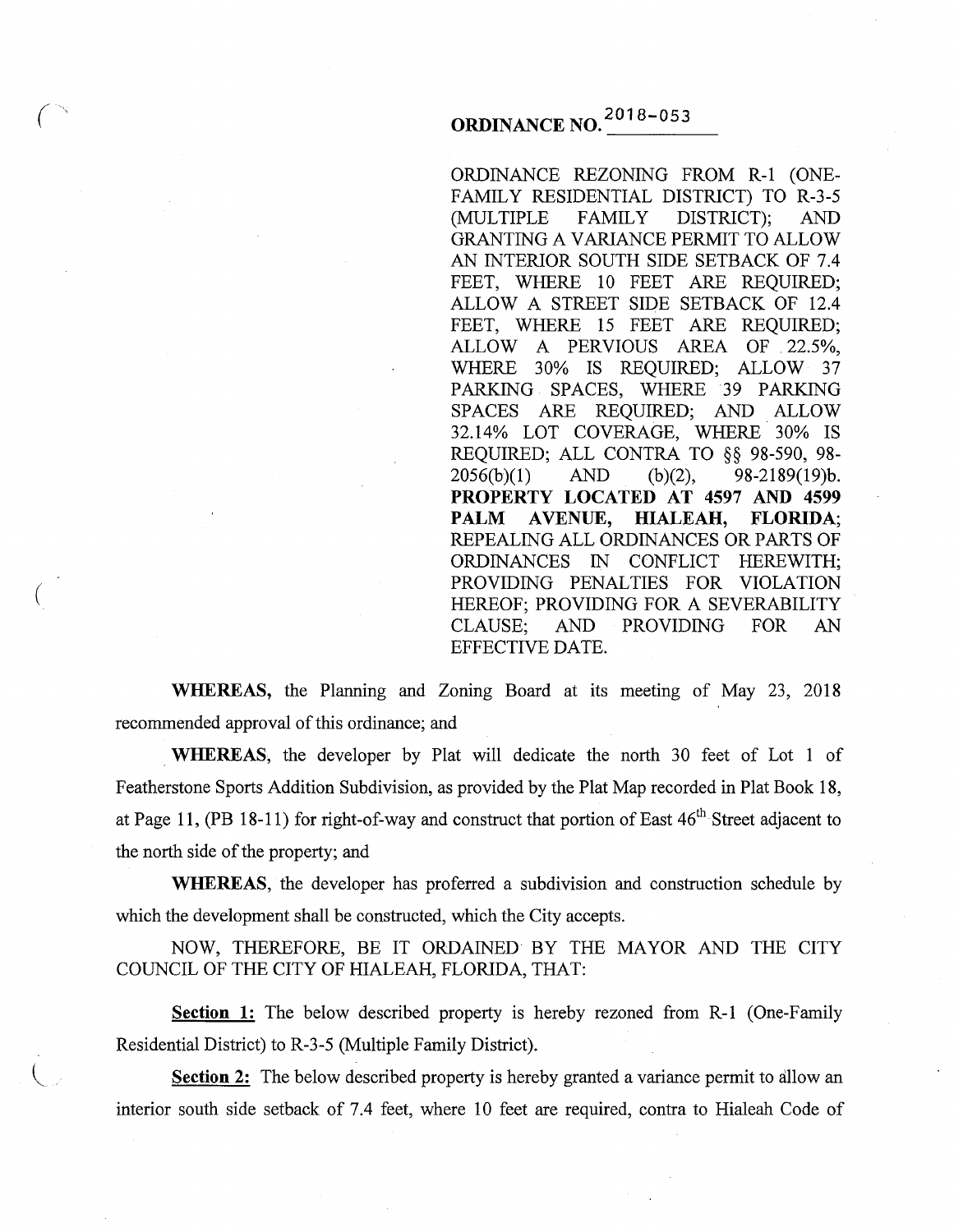Ordinances § 98-590 that provides: "Side yard required. In the R-3 multiple-family district, there shall be side yards, and the width of each shall not be less than ten feet."; to allow a street side setback of 12.4 feet, where 15 feet are required, contra to Hialeah Code of Ordinances § 98-590 that provides: "Side yard required. In the  $R-3$  multiple-family district, ... For a corner lot, the side yard parallel abutting the street shall be not less than 15 feet."; to allow a pervious area of 22.5%, where 30% is required, contra to  $\S$  98-2056(b)(1) that provides: "A minimum of 30 percent of the net residential land area shall be maintained in landscaped open space ... "; to allow 37 parking spaces, where 39 parking spaces are required, contra to Hialeah Code of§ Ordinances 98-2189(19)b. that provides: "Medium and high density. Two parking spaces for one or two bedrooms, and one-half parking space for each additional bedroom."; and to allow 32.14% lot coverage, where 30% is required, contra to  $\S$  98-2056(b)(2) that provides: "A maximum of 30 percent of the net residential land area may be covered with or occupied by the principal residential structure." Property located at 4597 and 4599 Palm Avenue, Hialeah, Florida, and legally described as:

> Lots 1, 2 and 3, FEATHERSTONE SPORTS ADDITION TO HIALEAH according to the Plat thereof, as recorded in Plat Book 18, at Page 11, of the public records of Miami-Dade County, Florida, and Tract F, REVISED PLAT OF FEATHERSTONE SPORTS ADDITION TO THE CITY OF HIALEAH, according to the Plat thereof, as recorded in Plat Book 33, at Page 56 of the Public Records of Miami-Dade County, Florida, together with a portion of East 45<sup>th</sup> Place, Hialeah, Florida, being more particularly described as follows:

> Begin at the northeast comer of the said Tract F, thence northerly along a line formed by the northerly extension of the East line of the said Tract F, 9.00 feet; thence westerly and parallel to the North line of the said Tract F, 30.00 feet; thence southerly and parallel to the East line of the said Tract F, 9.00 feet to the North line of the said Tract F; thence easterly along the North line of the said Tract F, 30.00 feet to the Point of Beginning.  $V$

#### **Section 3: Repeal of Ordinances in Conflict.**

All ordinances or parts of ordinances in conflict herewith are hereby repealed to the extent of such conflict.

### **Section 4: Penalties.**

 $\left($ 

Every person violating any provision of the Code or any ordinance, rule or regulation adopted or issued in pursuance thereof shall be assessed a civil penalty not to exceed \$500.00